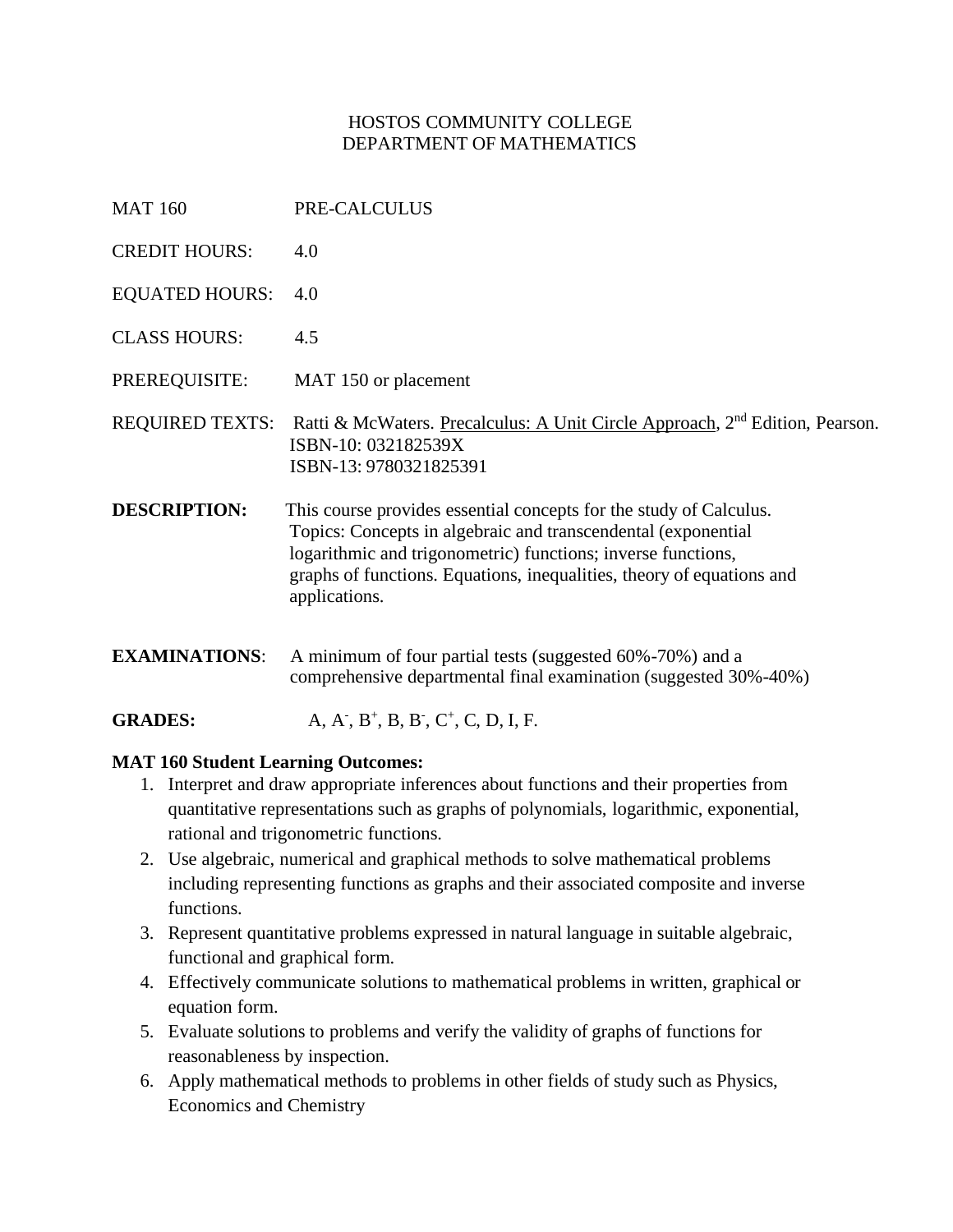### **Pathways Learning Outcomes:**

### Mathematical and Quantitative Reasoning:

MAT 160 will meet all the following Pathways Learning Outcomes from "Mathematical and Quantitative Reasoning". A student will:

- 1. Interpret and draw appropriate inferences from quantitative representations, such as formulas, graphs, or tables.
- 2. Use algebraic, numerical, graphical, or statistical methods to draw accurate conclusions and solve mathematical problems
- 3. Represent quantitative problems expressed in natural language in a suitable mathematical format.
- 4. Effectively communicate quantitative analysis or solutions to mathematical problems in written or oral form.
- 5. Evaluate solutions to problems for reasonableness using a variety of means, including informed estimation.
- 6. Apply mathematical methods to problems in other fields of study.

### Flexible Common Core:

MAT 160 will meet all the following Pathways Learning Outcomes from "Flexible Common Core". A student will:

- 1. Gather, interpret, and assess information from a variety of sources and points of view.
- 2. Evaluate evidence and arguments critically or analytically.
- 3. Produce well-reasoned written or oral arguments using evidence to support conclusions
- 4. Demonstrate how tools of science, mathematics, technology, or formal analysis can be used to analyze problems and develop solutions.
- 5. Articulate and evaluate the impact of technologies and scientific discoveries on the contemporary world, such as issues of personal privacy, security, or ethical responsibilities.
- 6. Identify and apply the fundamental concepts and methods of a discipline or interdisciplinary field exploring the scientific world, including, but not limited to computer science, history of science, life and physical sciences, linguistics, logic, mathematics, psychology, statistics, and technology-related studies.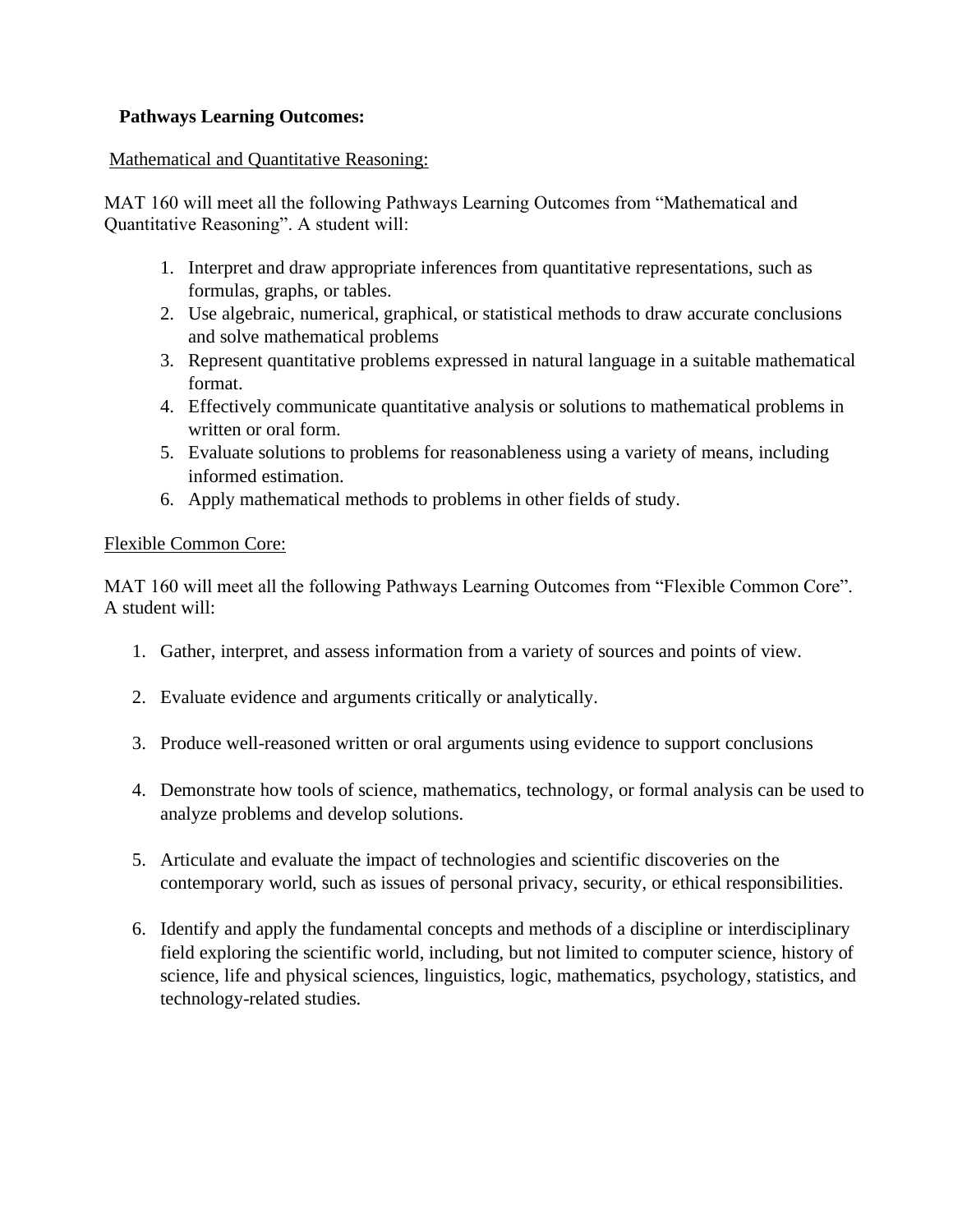# **LEARNING OUTCOMES ASSESSMENT TOOLS:**

### SLO#1  $\&$  PLO#1:

- Unit Test #1: Differentiate between functions and relations, determine symmetry, locate asymptotes and perform reflections and translations of graphs of functions.
- Unit Test #2: Locate horizontal, vertical and oblique asymptotes of rational functions by examining their graphs.
- Unit Test #3: Evaluate and graph exponential and logarithmic functions.
- Unit Test #4: Identify the graphs of all six trigonometric functions in standard position. Determine the period, amplitude and phase shift of a trigonometric function from its graph.
- Departmental Final Exam: Cumulative

## SLO#2 & PLO#2:

- Unit Test #1: Use algebraic and numerical methods to determine the inverse of a function. Find the composition of functions. Verify inverses by composition and by reflection. Determine the graph of a function through use of translation and reflection. Determine a table of values for a function or relation.
- Unit Test #2: Use algebraic methods to determine if rational functions have asymptotes and if so, what type. Use algebraic and numerical methods to graph exponential and logarithmic functions. Compute inverses of rational functions. Determine a table of values for polynomial and rational functions.
- Unit Test #3: Compute the inverses of exponential and logarithmic functions. Determine a table of values for exponential and logarithmic functions.
- Unit Test #4: Determine a table of values for a trigonometric function. Graph all six trigonometric functions in standard position. Graph a trigonometric function with different amplitude, phase shift and period.
- Departmental Final Exam: Cumulative

## SLO#3 & PLO#3 & FCC#1:

- Unit Test #1: Translate word problems involving direct and indirect variation into appropriate mathematical language.
- Unit Test #2: Express problems using exponential and logarithmic functions.
- Unit Test #3: Convert word problems into appropriate exponential and logarithmic functions.
- Unit Test #4: Convert word problems into appropriate trigonometric functions.
- Departmental Final Exam: Cumulative

SLO#4 & PLO#4:

.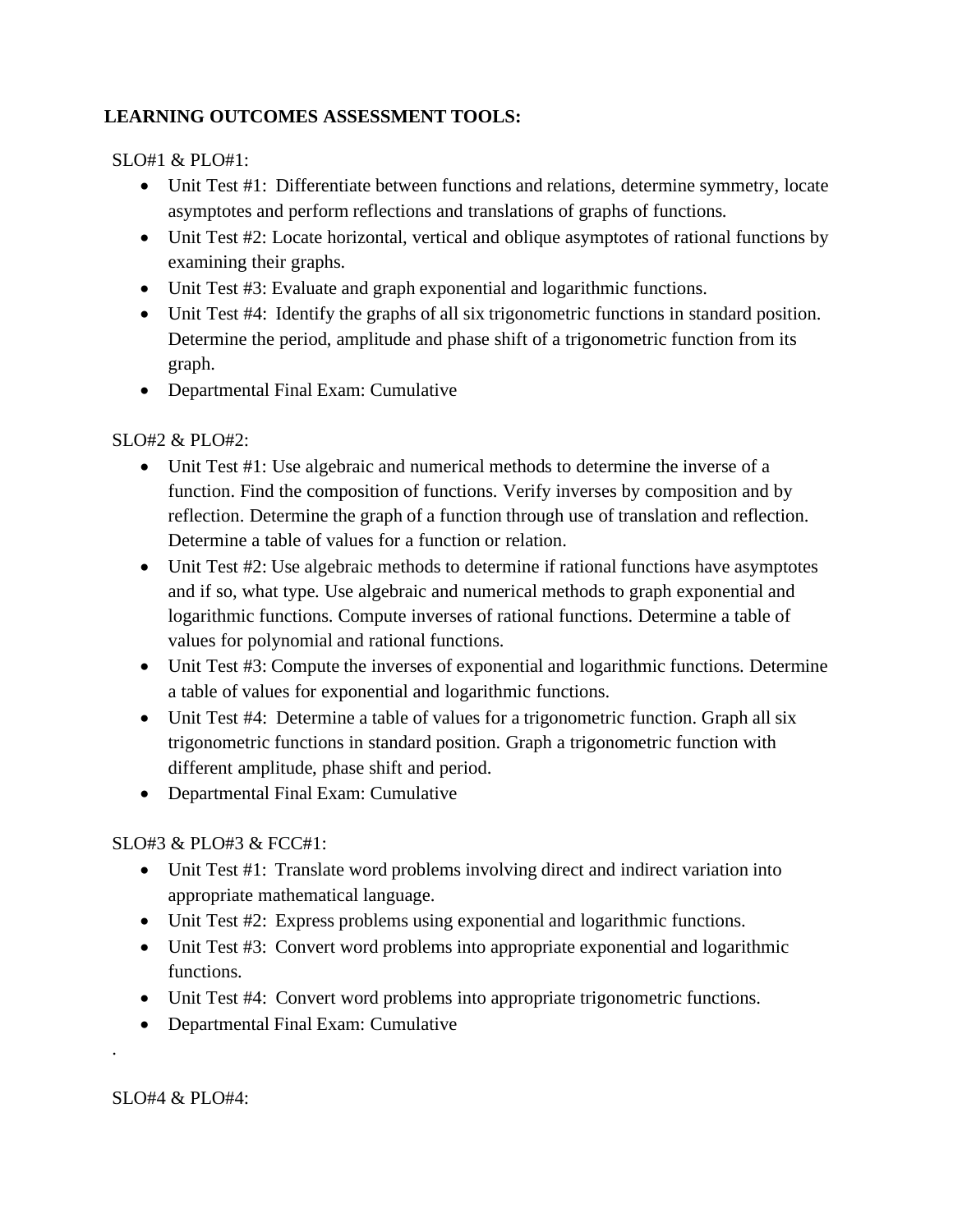- Unit Test #1: Express solutions to problems using appropriate written, graphical or analytic form.
- Unit Test #2: Communicate solutions to rational, exponential and logarithmic problems in accurate and appropriate form which may be written, graphical or analytic.
- Unit Test #3: State solutions to exponential and logarithmic problems using graphs, value or table of values.
- Unit Test #4: State solutions to trigonometric problems using an appropriate graph, value or table of values.
- Departmental Final Exam: Cumulative

## SLO#5 & PLO#5:

- Unit Test #1: Use the vertical and horizontal line tests to examine graphs to determine if they represent functions or relations.
- Unit Test #2: Graph asymptotes and asymptotic behavior in a clear manner. Identify when a graph does not correspond to the given function.
- Unit Test #3: Graph exponential and logarithmic functions. Identify inverse relationships between the functions.
- Unit Test #4: Express trigonometric values in appropriate units. Inspect trigonometric graphs for appropriate ranges.
- Departmental Final Exam: Cumulative

## SLO#6 & PLO#6 & FCC#6:

- Unit Test #1: Use percent mixture formulas to solve application problems in Chemistry.
- Unit Test #2: Describe application problems in Business, Social Sciences, Biology and Chemistry involving growth and decay using exponential and logarithmic functions.
- Unit Test #3: Apply exponential and logarithmic models to problems in Economics, Biology and Chemistry.
- Unit Test #4: Apply trigonometry to problems in Physics.
- Departmental Final Exam: Cumulative.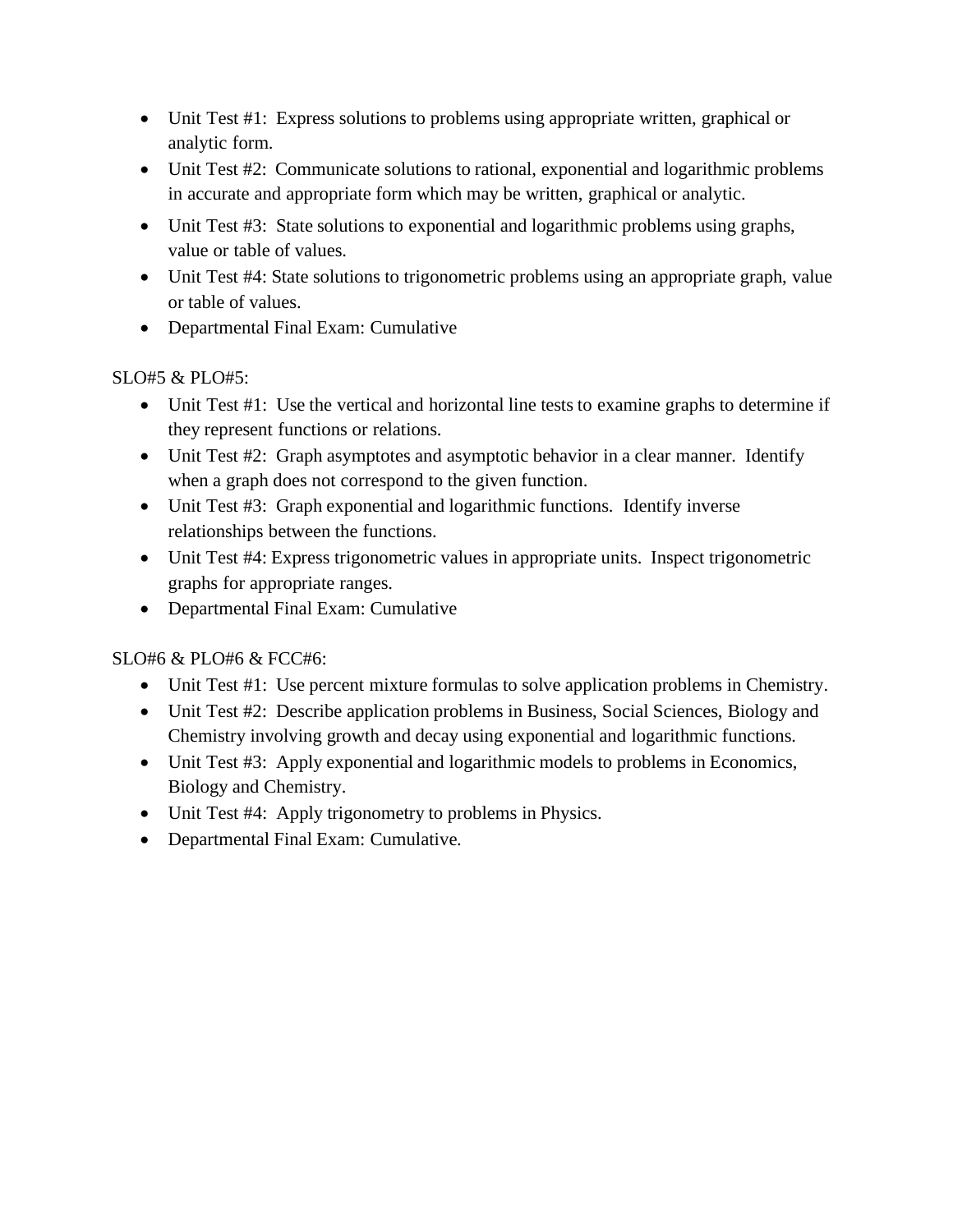### COURSE OUTLINE MAT 160 PRECALCULUS

### I. RELATIONS AND FUNCTIONS

1) Review: Set Notation, Functions, Vertical Line Test, Domain and Range, Operations on Functions, Composition of Functions, Inverse Functions, One-to-one Functions **2 sessions**

**2)** Graphs of radical, absolute value, step and piece-wise defined functions Graph of linear, quadratic, radical, absolute value, step and piece-wise functions. **1 session**

**3)** Graphing Functions by Transformation: Horizontal Translations, Stretching, Shrinking, Reflections and Vertical Translations; Symmetry with Respect to the x-axis, y-axis and the Origin; Odd & Even Functions **2 sessions**

| 4) Constructing Functions; Variations; Application of Functions to Physics, Economics,<br><b>Chemistry and Geometry</b> | 1 session |
|-------------------------------------------------------------------------------------------------------------------------|-----------|
| 5) The Difference Quotient                                                                                              | 1 session |
| 6) Review of Quadratic Functions; Quadratic Inequalities                                                                | 1 session |
| 7) Review for Test                                                                                                      | 1 session |
| Test #1                                                                                                                 | 1 session |

### II. POLYNOMIAL AND RATIONAL FUNCTIONS

**1)** Zeros of Polynomials, Synthetic and Long Division, Remainder Theorem, Factor Theorem, Fundamental Theorem of Algebra and the Rational Zero Theorem **2 sessions**

2) Multiplicity, *n*-Root Theorem, Conjugate Pairs, Descartes' Rule of Signs, Bounds on Roots\* **1 session**

3) Graphs of Polynomial Functions, Intercepts, Symmetry, Asymptotes, Leading Coefficient Test **2 sessions**

**4)** Rational Functions, Horizontal, Vertical and Oblique Asymptotes, Graphs of Rational Functions; Rational Inequalities **2 sessions**

**5)** Review for Test #2 **1 session**

**Test #2 1 session**

Fall2021 2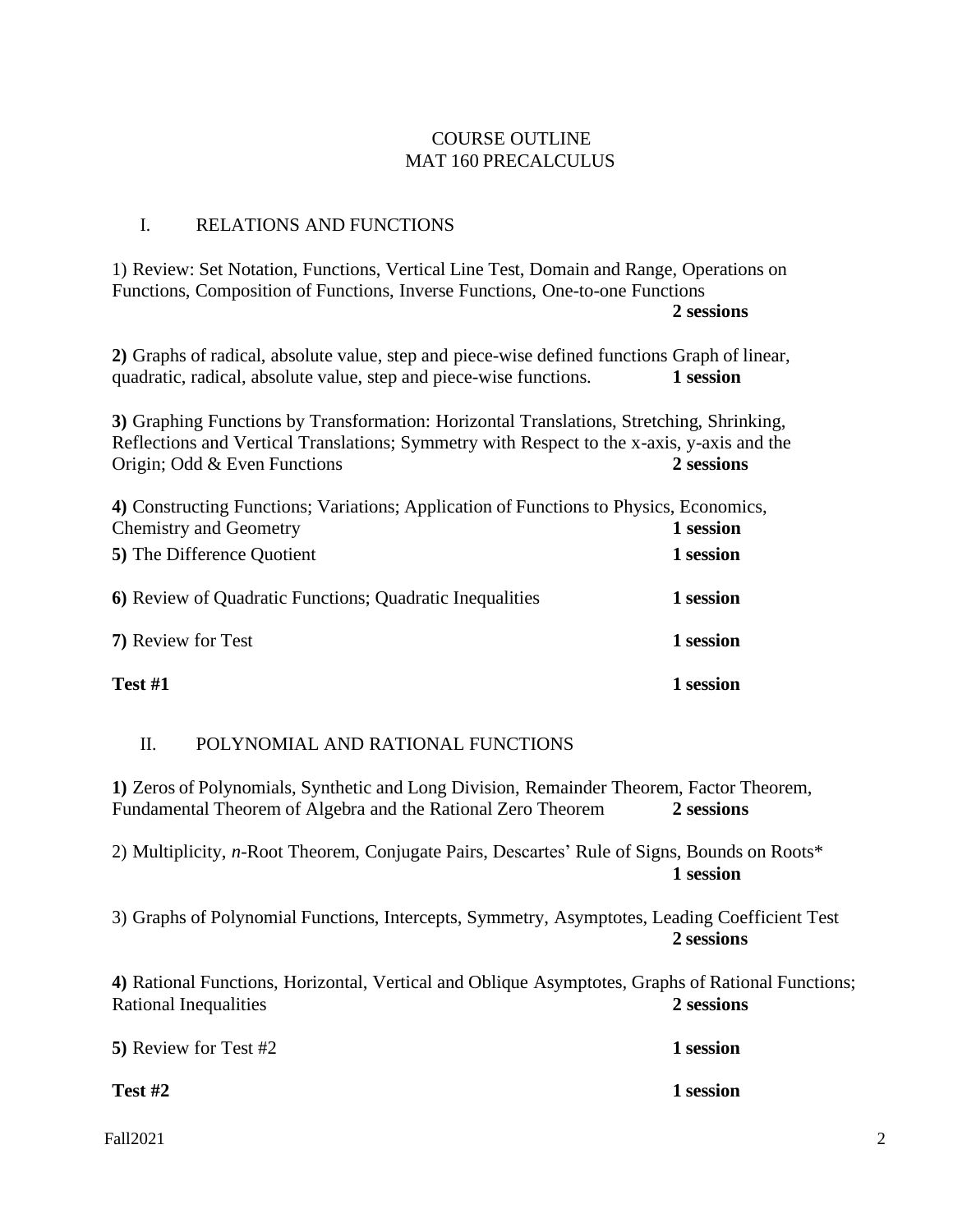### III. EXPONENTIAL AND LOGARITHMIC FUNTIONS

**1)** Exponential Functions: Definition, Properties and Graphs; Applications of Exponential Functions **2 sessions**

**2)** Logarithmic Functions: Definition, Properties, Graphs; Conversion between Exponential and Logarithmic Forms; Some Basic Equations **2 sessions**

**3)** Rules of Logarithms: Products, Quotients, Powers and Change of Base **1 session**

4) Equations and Further Applications of Exponential and Logarithmic Functions: Solving Exponential and Logarithmic Equations, Populations Growth, Radioactive Decay, Compound and Continuously Compound Interest, Newton's Law of Cooling\*

**2 sessions**

| 5) Review for Test #3 | 1 session |
|-----------------------|-----------|
| <b>Test #3</b>        | 1 session |

#### IV. TRIGONOMETRY

1) Review of Angle Measurements: Degrees and Radians; Review of the Six Trigonometric Functions; Review of Right Triangle Trigonometry, Special Angles and Solving Right Triangles **2 sessions**

2) Reference Angles; Unit Circle Definitions of Trigonometric Functions; Trigonometric Values for Special Angles on the Unit Circle; Evaluating Inverse Trigonometric Functions **1 session**

3) Graphs of Sine and Cosine Functions: Amplitude, Frequency, Period, Phase Shifts and Vertical Translations. Introduction to Simple Tangent Graphs

**2 sessions** 4) Basic Trigonometric Identities; Odd and Even Identities; Verifying Identities; Sum and Difference Identities; Double Angle and Half Angle Identities

|                                    | 2 sessions |
|------------------------------------|------------|
| 5) Solving Trigonometric Equations | 1 session  |

6) Law of Sines and Law of Cosines with Applications to Solving General Triangles and Using Bearing Angles in Word Problems

| 5) Review for Test #4                            | 2 sessions<br>1 session |
|--------------------------------------------------|-------------------------|
| Test $#4$                                        | 1 session               |
| Review for Comprehensive Departmental Final Exam | 2 sessions              |